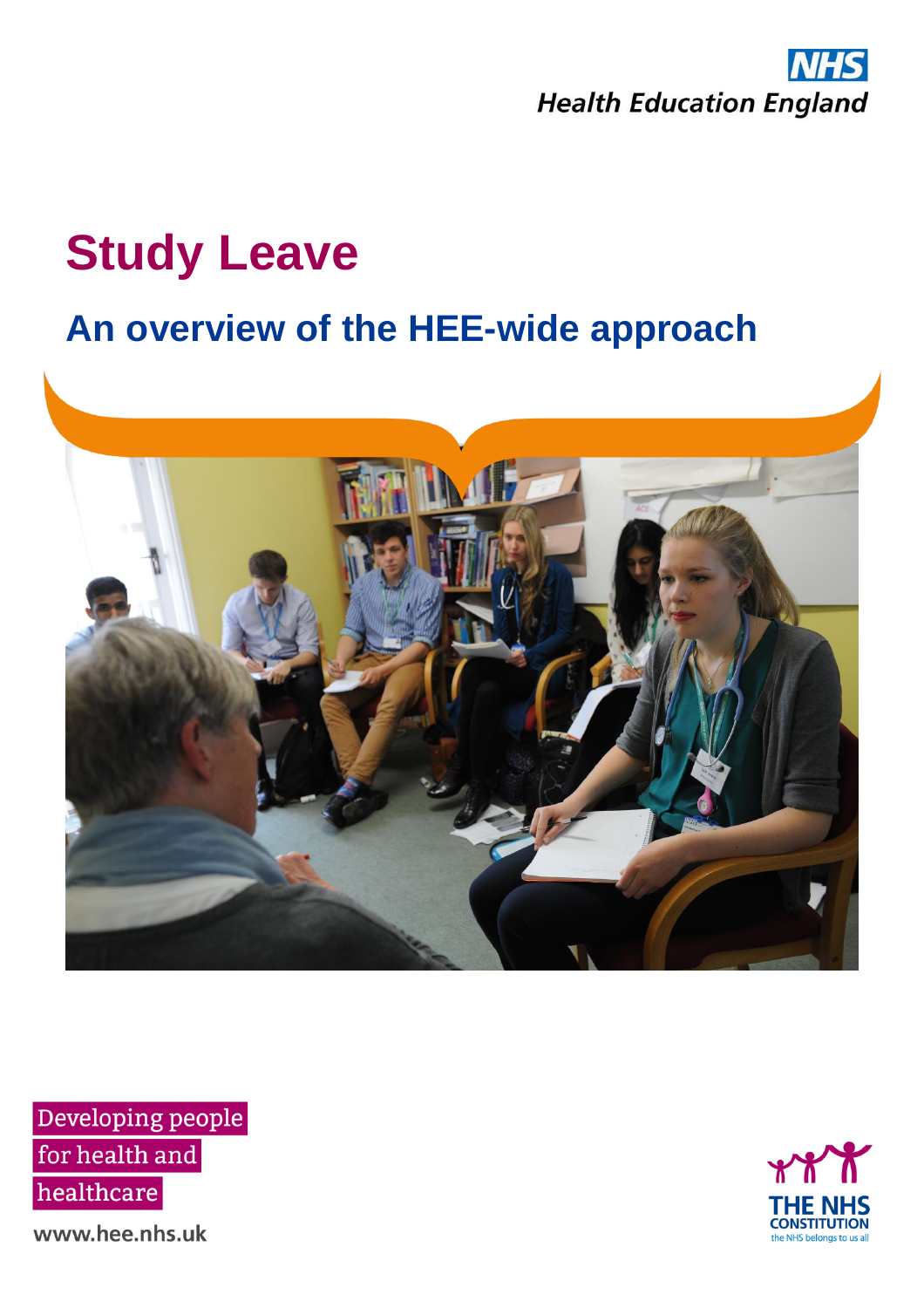### **Background**

Study budgets were considered nationally as part of the group for Enhancing Junior Doctors' Working Lives which initially arose to address issues raised by doctors in training as part of contract negotiations in England, and which sat outside of the contract itself.

Through this forum, variable access to study budgets was highlighted as an issue. The working group proposed the implementation of a consistent process to support doctors in training in accessing the education support required to meet their curriculum objectives.

As a result, with effect from April 2018, Health Education England (HEE) announced a new approach for an agreed amount of funding for study budgets to be removed from the Department of Health and Social Care (DHSC) Education and Training tariff (hereafter 'the tariff') placement fee, to be held and managed by HEE within the relevant local office. This top sliced budget was to provide support for all trainees irrespective of post type (tariff or Local Education Provider (LEP) funded).

The purpose of this document is to provide a clear, high-level overview of the Study Leave process and finance management across HEE.

This document is also a refresh of national information released at the start of the 2018/19 financial year with the launch of the new approach to study budgets. It condenses previous communications into one overall document and brings the approach up to date for the 2019/20 financial year.

#### **Which trainees are in scope?**

As detailed in the finance section below, the centralised study budget deducted as a top slice of tariff funded posts, is to cover the educational and professional development needs of doctors in training.

These principles apply to all trainees in specialty training, including Palliative Care and Occupational health in NHS funded posts. Public health trainees are not currently in scope. GP trainees are covered in Appendix A.

There are separate budgetary arrangements outside of this tariff for dental trainees, public health, palliative care as well as specialty training level trainees working in primary care settings. Local Postgraduate Deans are responsible for ensuring they are aware of all local budgets used to fund Study Leave and that these budget lines are used.

Less than full time (LTFT) and academic trainees have equitable access to study leave and budgets.

The study budget for military doctors is funded by the Defence Deanery post-Foundation Programme. Costs incurred by the small number of Military Foundation Doctors who apply for and have Study Leave approved locally will be met from the Study budget held at local office level.

It is important to emphasise that, although the funding does not derive from the same sources, the high level principles outlined in this document should be followed for all doctors and dentists in training within HEE. Local Postgraduate Deans are responsible for ensuring the principles are followed.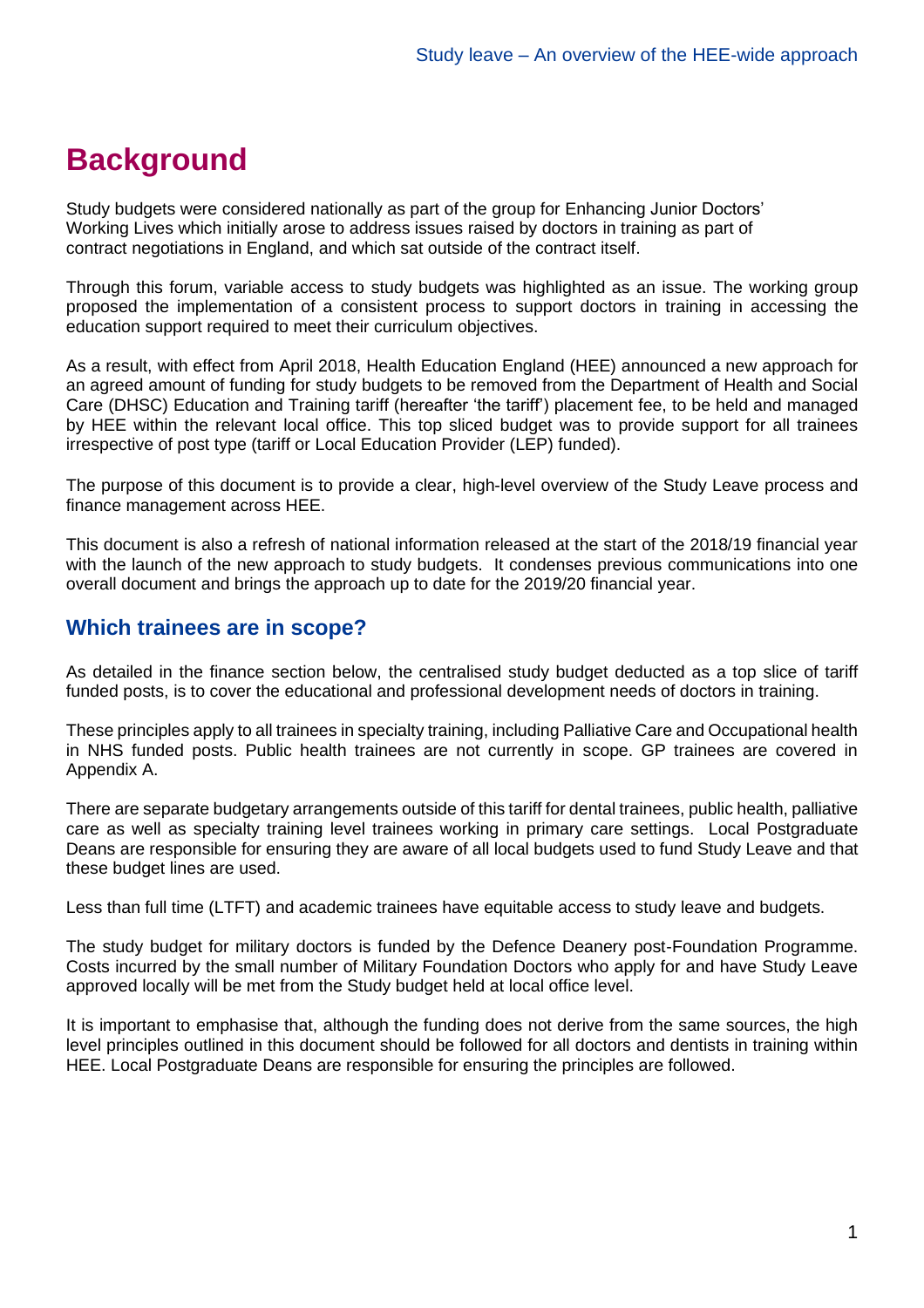### **Study Budgets – Finance Principles**

The Department of Health and Social Care (DHSC) has published the 2019/20 Education and Training Tariff which includes details for study budgets. 1

As it was for 2018/19, the Learning and Development Agreements (LDA) payments to Local Education Providers (LEPs) have been calculated thus: £734 x number of commissioned post graduate tariff funded posts + local Market Forces Factor (MFF). The resulting centrally held resource is managed in each local office by the Postgraduate Dean's staff, to support all doctors in training (as defined in 'trainees in scope' section above) including those occupying LEP funded non-tariff posts.

Each HEE local office has appropriate systems in place to date to ensure Study Leave application processes are managed correctly and that expenditure is monitored. This includes an appropriate local process to capture accurate data from each organisation for approved applications so that appropriate reimbursement can be made. Local offices will continue to ensure an effective process for the timely reimbursement of funds. Although working to the same HEE-wide principles outlined in this document, the set-up in each part of England will vary to ensure the most effective fit to the local models (e.g. a Lead Employer model). Re-imbursement for committed study budget funds to an LEP will be done via the established LDA process.

To ensure consistency, have a robust and accurate monitoring process of expenditure and forecast a year end position, each local office, in liaison with HEE Finance, will provide quarterly returns for HEE Deans (HEEDs), HEEDs Senior Managers Group and the HEE Study Leave Working Group.

It is recognised that some local offices will use a reasonable and proportionate amount of the pooled resource for local administrative support where this does not currently exist. A 1.5% top slice for local administration costs associated with HEE managing study budgets is the established HEE-wide position.

The study budgets deducted from the tariff are intended to cover the expenditure of post graduate medical trainees funded by HEE and also by LEPs in placements which are within the remit of the tariff. For avoidance of doubt this excludes the study budget for dental trainees, public health and palliative as well as ST level trainees working in primary care settings. Study budgets for these trainees are drawn up locally and managed as per existing processes.

#### **Overnight allowance**

1

Falling in line with new limits agreed nationally for recruitment expenses, HEE Deans (in liaison with NHS Employers) have agreed the following new limits for approved study expenses:

| <b>Allowance</b>                                     | <b>Cost</b>                                                                                            |
|------------------------------------------------------|--------------------------------------------------------------------------------------------------------|
| Overnight allowance<br>(commercial – e.g. B&B/Hotel) | For overnight accommodation within London, the<br>overnight rate should not exceed £150 per night.     |
|                                                      | For overnight accommodation outside of London, the<br>overnight rate should not exceed £120 per night. |

These limits apply for all doctors and dentists in training.

[https://assets.publishing.service.gov.uk/government/uploads/system/uploads/attachment\\_data/file/791560/educati](https://assets.publishing.service.gov.uk/government/uploads/system/uploads/attachment_data/file/791560/education-and-training-tariffs-2019-to-2020.pdf) [on-and-training-tariffs-2019-to-2020.pdf](https://assets.publishing.service.gov.uk/government/uploads/system/uploads/attachment_data/file/791560/education-and-training-tariffs-2019-to-2020.pdf)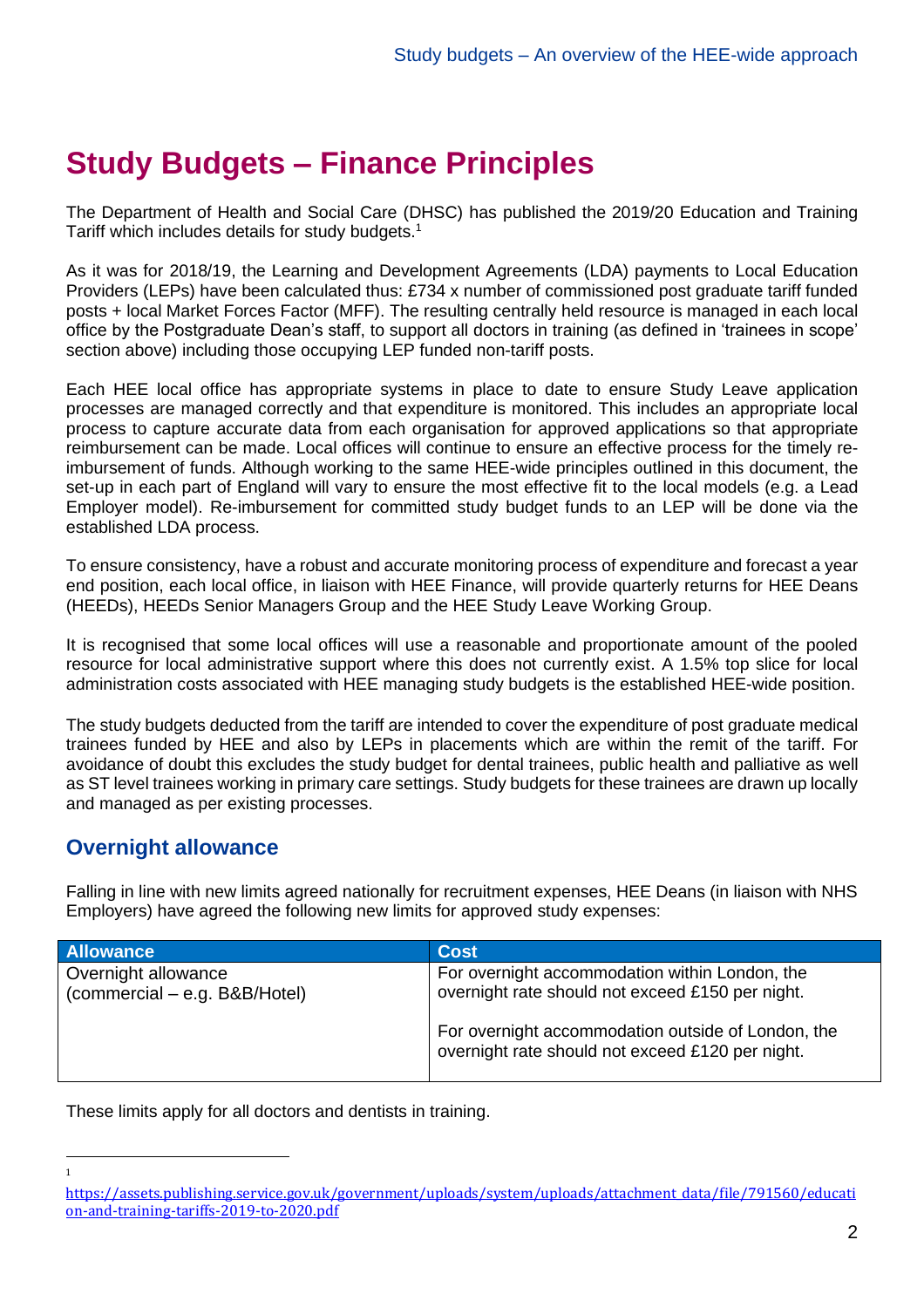### **Principles for Approving Educational Activities**

Study budget reforms were introduced to deliver equity of access to educational resources based on individual need and to facilitate improved quality, efficiency, flexibility and transparency.

In the lead up to April 2018, the principles for approving study-budget-funded educational activities was developed through consultation with trainees, their representative bodies, Royal Colleges, Specialty Advisory Committees and Faculties.

The launch of the new study budgets approach in April 2018 meant moving away from a notional individual annual allocation of study budgets (that had varied across different areas), to implement a system whereby HEE supports:

- All trainees on approved secondary care sector training programmes to achieve their curriculum outcomes, with the same principles applying to trainees in primary care placements.
- Discretionary or career enhancing activity and courses that add value to the individual and support the wider system.

Funding and time for statutory and mandatory training is an employer responsibility and will not come from the study budget.

Under the new system, trainees continue to apply for Study Leave through existing local mechanisms. Placement providers retain the decision as to whether trainees may be released for study leave and it remains a requirement for a trainee to get their Study Leave request approved by their educational supervisor/equivalent.

Requests for Study Leave shall be viewed positively, but with a view to ensuring that the needs of service delivery can be safely met.

With this fundamental change to the study budget approach across England, the educational supervisor/equivalent plays a critical role as they determine, through discussion with the trainees they supervise, the appropriateness of the applications. It is an individualised approach, linked to the Curriculum requirements and the Personal Development Plan of the individual trainee:

- The support required by each individual trainee to achieve their curriculum outcomes should be discussed and agreed by the trainee and supervisor.
- The activity should meet the educational needs of the individual.
- It should be clear how educational activity will support the trainee to achieve their curriculum outcomes and how the activity will help the trainee to improve the care they are able to provide to patients.

Local offices, working with key faculty such as Heads of Schools and Training Programme Directors, will monitor and evaluate the range of funded educational activity undertaken to ensure that it is fit for purpose and is providing quality and value for money.

#### **HEE Position on Study Leave within OOP (Out of Programme)**

Historically, it has been the case that trainees on OOP are not normally eligible to apply for study leave.

Having considered the wider changes to study budgets, the current agreed HEE position is that Study Leave time and funding for trainees on OOP, except for OOPT (Out of Programme Training), remains the same i.e not provided.

Applications for trainees on OOPT will only be approved and funded where there is clear evidence linking the application to the specific curriculum requirement for the trainee's individual specialty. The trainee's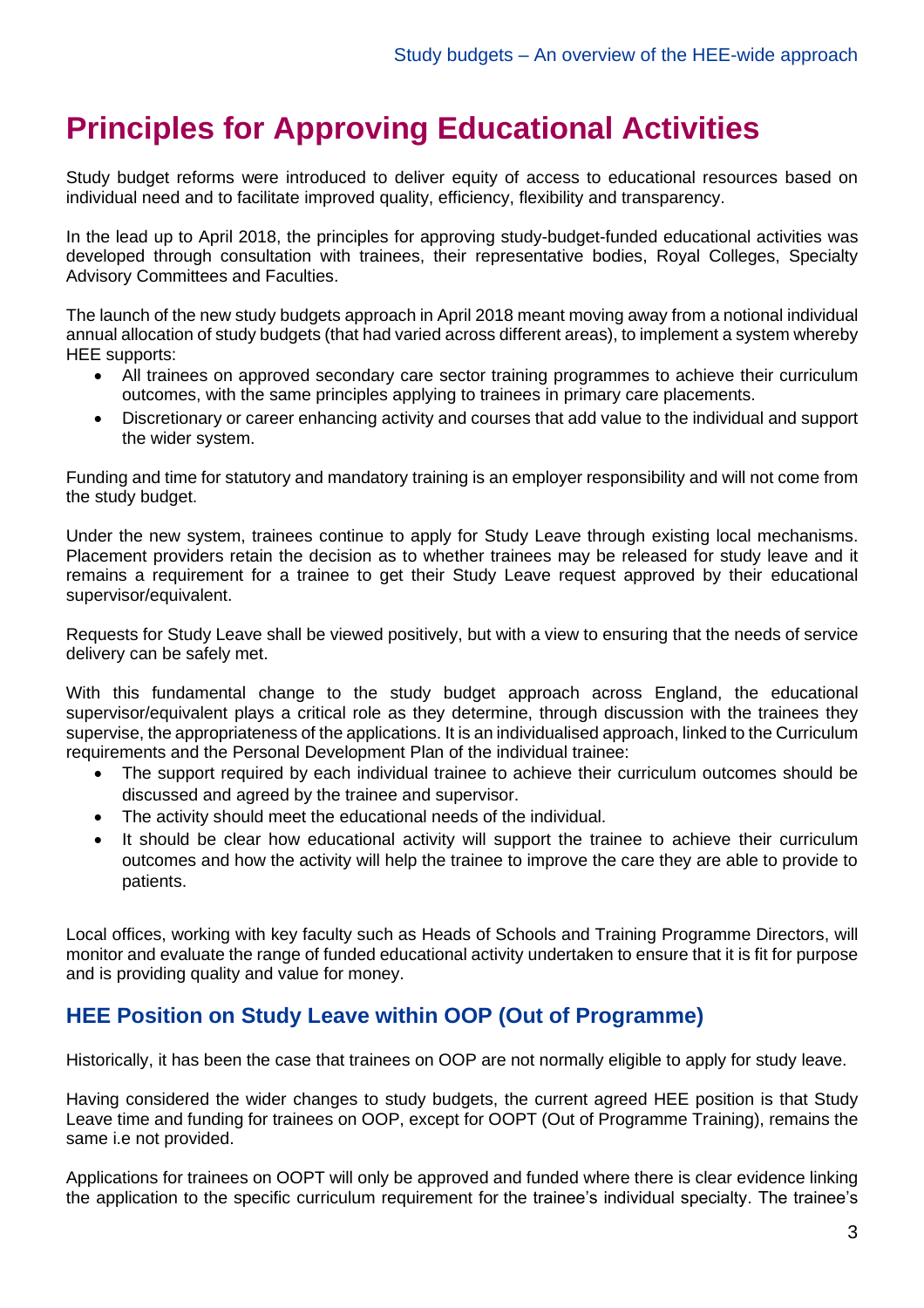base local office will be responsible for approving the study leave and funding/re-imbursing the associated study budget. Where a trainee chooses to take study leave while OOPT, that individual would then not be eligible to apply for, and have funded, that same element again upon re-joining their training programme.

#### **HEE Position on Study Leave within Period of Grace**

Doctors will not be eligible for funding from the HEE study budget as these funds are to be used for meeting Certificate of Completion of Training (CCT) requirements. However, doctors can receive study leave time for ensuring revalidation requirements are met.

#### **HEE Position on Courses**

There are a variety of courses and conferences available and an increasing number of practices or approaches for a doctor or dentist to complete their training whether these are essential, as part of the curriculum, or aspirational which enhances patient care and/or personal development.

It is recommended that trainees prioritise any educational requirements and personal development. It is expected that they will use their discretion, in accordance with their obligation to demonstrate professional integrity, when applying for a course or conference, after having a discussion with, and gained agreement from, the appropriate local faculty who are responsible for approving study leave. As outlined above, this would usually be the trainee's educational supervisor/equivalent but, depending on the circumstances, proposed applications may require discussion in addition with the Training Programme Director and/or Head of School or, for international requests, the Postgraduate Dean or their delegated deputy.

It has been agreed that HEE will not prohibit attendance at an educational opportunity, conference, or other curriculum or professional development opportunity which is not on an 'approved list'. Lists may be used to give automatic approval to speed up administrative processes. A course being absent from the list does not imply immediate rejection. The decision will remain as within the processes and principles already described in this document.

Guidance may be sought from Royal Colleges and specialist societies if required to support decision making.

#### **Principles for Approved Activities**

- Royal Colleges, Specialty Advisory Committees and Faculties should describe expected capabilities and outcomes but not mandate generic or specific courses. High quality locally delivered activity is preferred where possible.
- Royal Colleges, Specialty Advisory Committees and Faculties should recommend a range of educational activities or courses that could be grouped around specific themes aligned to the curriculum that will help postgraduate schools maximise the resource.
- Royal Colleges and LEPs may play a role in delivering courses aligned to the curriculum.
- The 2020 curriculum revision process is an opportunity to review how curriculum outcomes are delivered and what out of placement activities should be supported to achieve those outcomes. Master's degrees may require consideration.
- It is essential that courses are quality assured.

#### **Principles that constitute quality training activity**

- Principles should be applied across specialties with the understanding that some specialties will require a greater proportion of the budget than others and that some curriculum stages will require a greater proportion of the budget than others.
- Delivery of curricula objectives based on individual requirements is the primary consideration.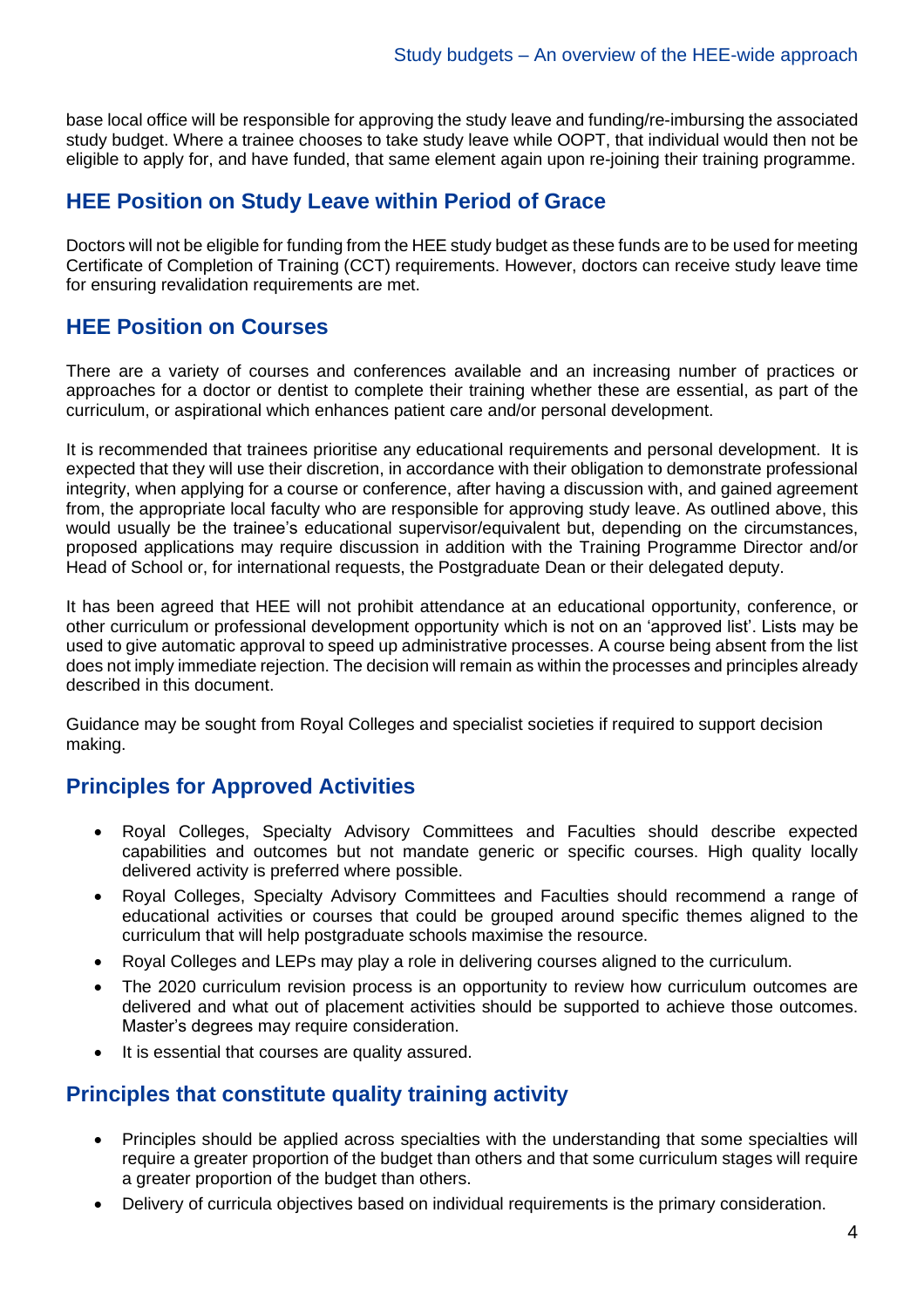- A good educational activity or course is aligned to the curriculum, receives positive feedback from trainees and faculty and offers value for money.
- Heads of Schools could improve efficiency by delivering local training where possible and release resource to reinvest in aspirational activity.
- Data on current activity should be mapped against curricula to ensure that funds are utilised correctly. This will be essential to deliver quality educational activity that meets trainee and local needs.
- Management and leadership skills development will be supported.
- Periods of private study may be supported if considered helpful

#### **Approach to Exam Preparation Courses**

• Exam preparation courses are often funded as historically supported activity that provide clear benefits to trainees. Preparatory courses may provide better value than training extensions and therefore should continue to be supported and should not preclude access to other curriculum required courses or personal development opportunities.

#### **Foundation Training**

Study leave will normally be granted flexibly and tailored to individual needs, in accordance with the requirements of the curriculum and the trainee's individual personal development plan.

Study leave for Foundation Year 1 doctors (maximum 15 days) will take the form of a regular scheduled teaching/training session as agreed locally. Additionally, F1 doctors can use up to 5 days of Foundation Programme study leave for tasters to inform future career decision making.

Study Leave for Foundation Year 2 doctors (maximum 30 days) will include periods of regular scheduled teaching/training sessions delivered locally and, for many, no additional support will be needed. Study Leave may also, with the appropriate local approval, include:

- Undertaking an approved external course aligned to the curriculum: this includes an appropriate course enabling the F2 doctor to meet the curriculum requirement for 'initiation and performance of advanced life support' (unless already completed in F1) and occasionally other activity intended to support Foundation doctors achieve their curriculum outcomes.
- Periods of sitting an examination aligned to their future career intention.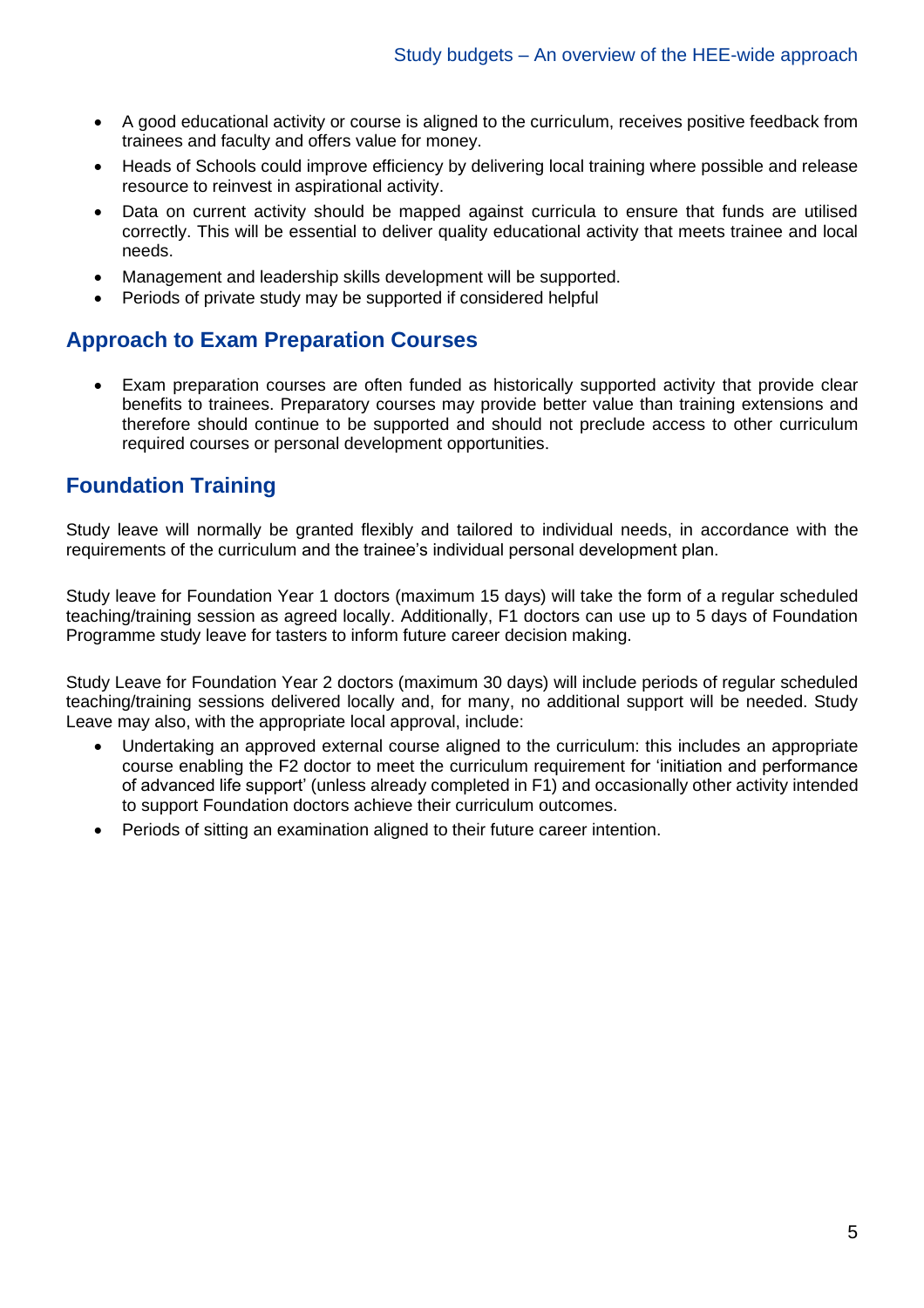### **Study Leave for Special Circumstances: Aspirational and International Activity**

#### **Aspirational Study Leave**

The GMC has made clear within its Generic Professional Capabilities (GPCs) framework<sup>2</sup> that fitness to practise data shows that most concerns about doctors' performance fall into one or more of the nine GPC domains.

Traditional funding of study leave was mapped to domains 1 (professional values and behaviours) and 2 (professional skills). Given the GMC now requires all curricula to be revised and re-approved by 2020 in order to meet the standards set out in Promoting Excellence<sup>3</sup>, and contain the GPCs, this training can no longer be considered aspirational but core aspects of training.

HEE Deans have agreed that:

- Educational or professional development activities mapping to the above is no longer called 'aspirational'. Going forward, aspirational study leave should be granted for: 'educational or professional development opportunities that enhances the knowledge, skills and attitudes of the doctor in training, or enhances any aspect of patient care, but is not mapped to any direct curriculum requirements'.
- That study leave is granted dependent on the needs of the trainee to fulfil the curriculum. This is not dependent on the previous ARCP outcome.

Given that best practice in many specialties is now shared at European and global meetings, the lack of ability to attend international courses/conferences may hamper advancing of medical knowledge and service development. This may also have the unintended consequence of preventing quality improvement within the NHS.

For these special aspirational circumstances, HEE Deans have agreed that:

- One international conference/meeting, providing all other curriculum requirements are met, will be considered for each doctor in training for any one programme, which can be defined as Foundation, Core, Higher or otherwise every three years (so as not to disadvantage doctors on a run-through programme).
- The educational supervisor should be aware of aspirations and performance to assess whether the request is aligned to the trainee's personal development plan, which may contain items in addition to curriculum requirements.
- Reasonable adjustments and consideration of individual circumstances must be given for aspirational study leave applications (including international) from trainees with protected characteristics.
- For such activities, part-funding may be considered reflecting both HEE and the trainee's commitment to their enrichment.
- HEE funding of postgraduate diplomas and degrees must be rationalised by an established link to the curriculum and a commitment that the qualification will be integral to the doctor's future career.

<sup>2</sup> https://www.gmc-uk.org/-

<sup>/</sup>media/documents/Generic\_professional\_capabilities\_framework\_\_0817.pdf\_70417127.pdf

<sup>3</sup> https://www.gmc-uk.org/-

<sup>/</sup>media/documents/Promoting\_excellence\_standards\_for\_medical\_education\_and\_training\_0715.pdf\_61939165.pdf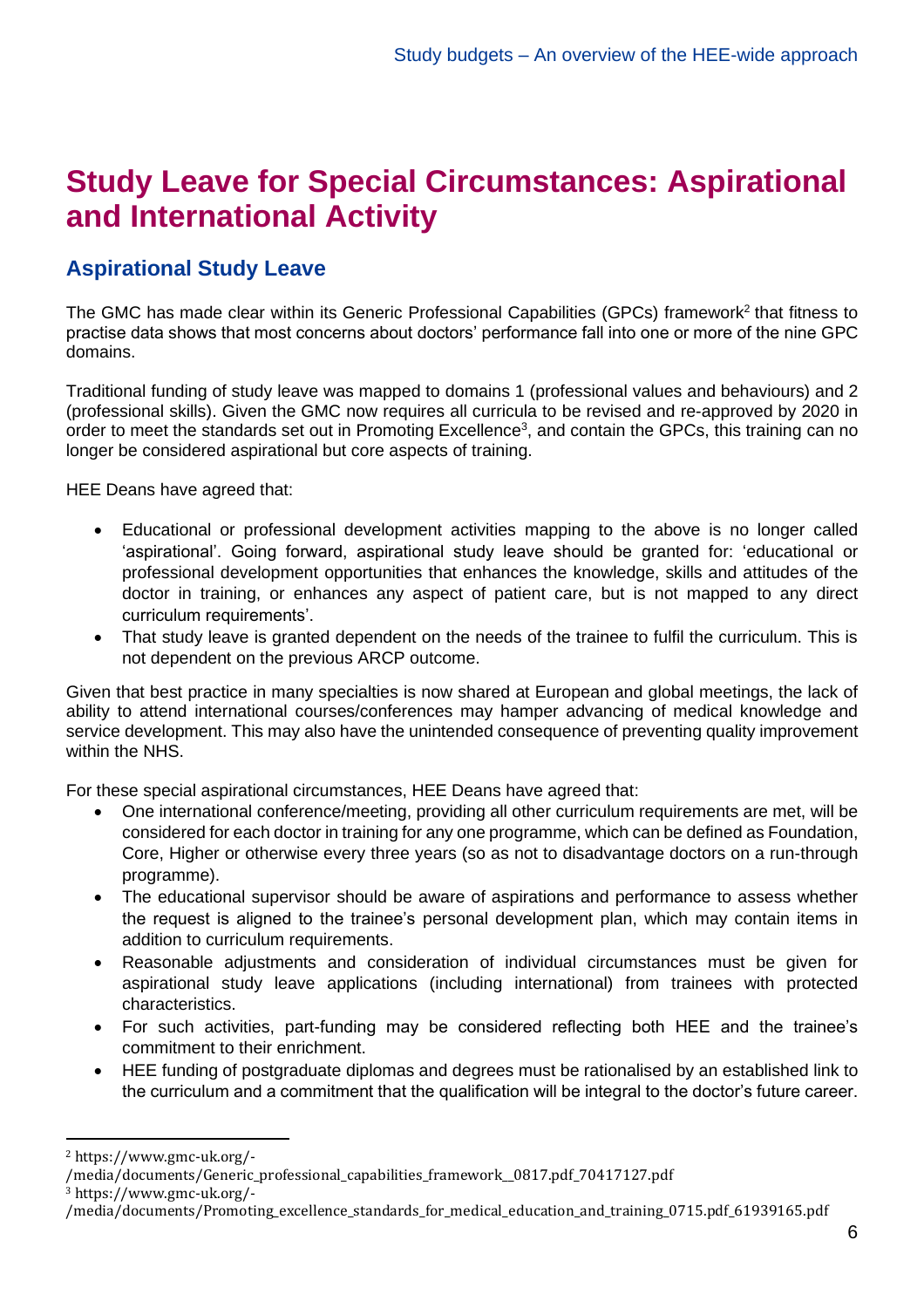• If an external body such as a Medical Royal College suggests a doctor in training attends an international conference where not already required by their curriculum, in such circumstances, HEE expects that body to contribute at least 50% of the costs.

Once appeals mechanisms have been used, the decision of the local Postgraduate dean remains final.

#### **International Study Leave**

International study leave should occur when the learning outcomes from the course/conference are not available in the UK (joint societies with a UK and Ireland remit for these purposes are considered as UK). The DHSC has made requirements clear in the tariff publication for 19/20.<sup>4</sup>

As specified in the Aspirational Study Leave section above, one international/meeting, providing all other curriculum requirements are met, will be considered for each doctor in training for any one programme, which can be defined as Foundation, Core, Higher or otherwise every three years.

If attending an international opportunity is evidenced to be cheaper than a UK alternative/equivalent, then the international opportunity will usually be approved and would not count as the one occurrence above.

If service requirements prevent a trainee in attending a UK based educational opportunity, an international alternative/equivalent could be considered.

HEE Deans have agreed the following principles:

Attendance at courses/conferences should be taken as close to the base of the trainee as possible.

For approved international study leave applications, HEE will consider funding **either** the full cost of the course/conference fees **or** the full cost of economy travel and accommodation whichever is the lower amount. For accommodation, in alignment with the agreed maximum rate for study budget claims within the UK, the overnight rate should not exceed £150 per night. Subsistence expenses will not usually be reimbursed by HEE.

As part of the approvals process, requests to attend overseas study courses/conferences will only be considered in very exceptional circumstances. Such circumstances include:

- for the presentation of significant research findings from within an NIHR recognised academic clinical fellowship or clinical lectureship
- for the presentation of research undertaken as part of a clinical training programme
- where the training course is not available in the UK
- where the course or activity is part of the college curriculum or guidelines on required training
- where the course is set out as a mandatory requirement of college training to reach the required qualification to practice

For international study leave requests where the individual will be presenting, such applications should take priority.

The course/conference must provide a clearly stated curriculum outcome and there must be a documented discussion with the ES about the clear need of the course/conference to meet curriculum requirements.

A full programme should be provided. A report covering the entirety of the leave may be requested from the doctor in training after attendance.

<sup>4</sup>[https://assets.publishing.service.gov.uk/government/uploads/system/uploads/attachment\\_data/file/791560/educat](https://assets.publishing.service.gov.uk/government/uploads/system/uploads/attachment_data/file/791560/education-and-training-tariffs-2019-to-2020.pdf) [ion-and-training-tariffs-2019-to-2020.pdf](https://assets.publishing.service.gov.uk/government/uploads/system/uploads/attachment_data/file/791560/education-and-training-tariffs-2019-to-2020.pdf)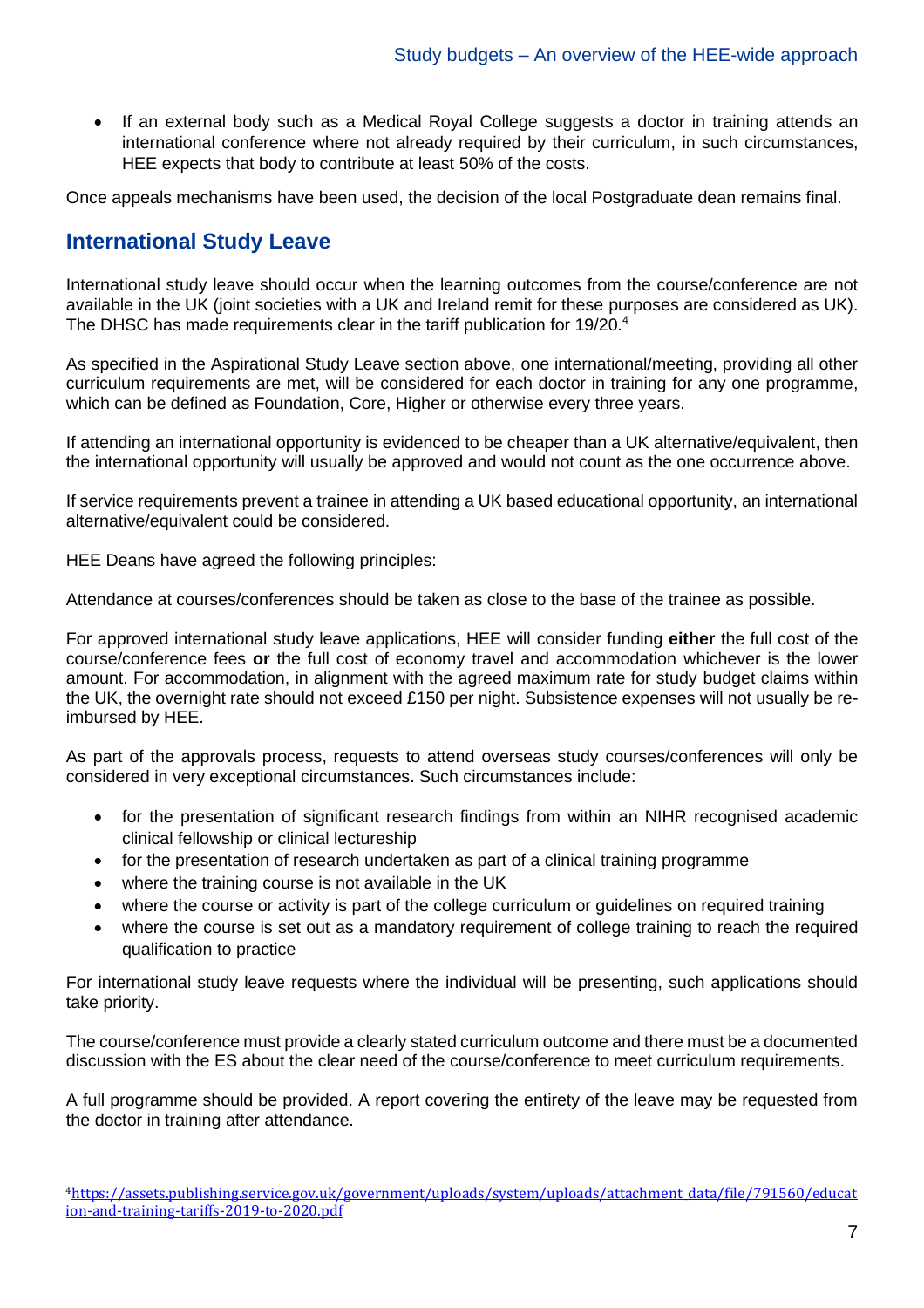Any contribution to funding of such leave will need the prior written approval of the HEE local Postgraduate Dean.

If further periods of international study leave are required this will be considered on a case by case basis by the Postgraduate Dean, and budget allowing*.*

If a doctor in training wishes to fund a period of international study leave by other means, the ES should still ensure the activity aligns to the curriculum or personal development plan. This must be the case for any period of international Study Leave irrespective of how it is funded.